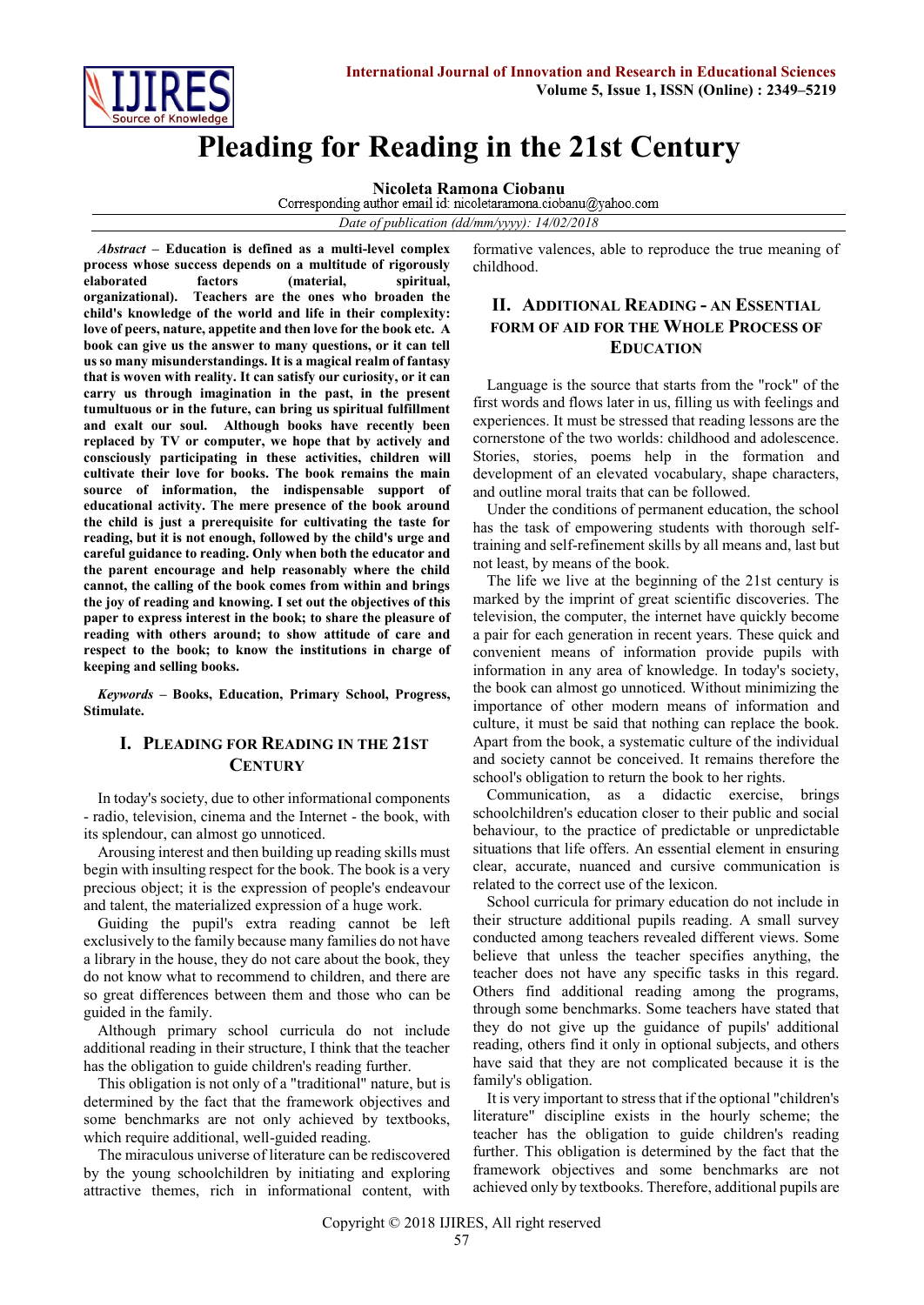

required to read, without which their training in the Language and Communication curriculum is not complete.

For this purpose, Romanian language classes are used, classes are available at the teacher's disposal, or special hours are established through semester schedules.

It is known that, in kindergarten and family, the child is formed as a listener of reading. Therefore, in the early years of school, we must awaken the interest in reading, guide it in such a way that reading becomes a stable learning, and with time the student realizes that reading is an individual activity of a permanent character.

The awakening of interest and taste for reading implies an indisputable responsibility for school. What Do Children Read? How do I read? When and where do I read? How do they select their readings? How can reading be guided and to what extent are interventions opportune? How does reading contribute to student training? - There are some of the questions raised by the teachers and I ask for my answer.

Small readers must be initiated and trained as early as possible with the concurrent use of the book and the modern audiovisual means as the essential premise of an effective teaching. Educational factors require patience, perseverance, will, as well as their own model.

The book is the teacher who leads you to well, makes you happy, laugh and cry. It gives you the opportunity to stop for a longer time on a passage, to go back to another that you have been in a hurry but when you feel the need to come back, to meditate long during the reading and after you finish it, Retrieve the book whenever you want.

A book sends you to other books and they all form the foundation of our culture. All other means of spreading knowledge remain subordinate to the book, and the subordinates will remain as long as they multiply and perfect their technical processes.

Literature, however, has no merely documentary value, but reveals the feelings and thoughts of men, their spiritual reactions in the most varied situations, has a great socialeducational importance. The artistic creation, being closely related to the artist's life experience, expressing the creator's attitude towards the social problems it addresses, determines an active knowledge of reality, contributes to the formation and orientation of the reader's views on society. The strong emotional colour of the knowledge of reality through the work of art increases its educational power, especially in school, where the psychic peculiarities of the age make students particularly sensitive to this way of knowing.

The importance of reading is obvious and always present. It is an instrument that develops the possibility of communication between people, making the echo of thinking and language capacities.

There are factors that determine pupils' reading: age and mental peculiarities, their preferences, family climate, which can make reading a necessity, a book hunger, a delight or not. When the taste for reading, the cult for the book was formed from the first years of school, it remains a useful habit for all life. [1]

The taste for reading does not come by itself, but it is formed by a work of educational factors (family and school), a work characterized by patience, perseverance, continuity, will. At pre-school age, both the family and the kindergarten, strive to influence the childhood universe through fairy tales, stories and poems. This work is located at the upper level in the first classes of the school.

Further reading of pupils is an essential form of helping the whole learning process.

The passion for reading is a great gain for the teacher and especially for students who love the book. They read to train without too much effort, often enjoying them. When this passion blends harmoniously, organically with the passion for study, when the student understands literature having the power to report the impressions, the author's experiences to his / her own life experience, reading becomes necessary as the 'water we drink'. The report between the extra school reading and the subject matter of the curriculum is one of mutual consolidation and clarification of some problems.

## **III. METHODS OF STIMULATING INTEREST IN READING IN THE PRIMARY CYCLE**

Who cannot read, cannot train and cannot make any progress that leads him to self-training and self-education. But there is a real chasm between knowing how to read and know how to exploit the readings, to use this specific means of the printed text. It is the task of the teacher, the task of teaching pupils both the technique of reading and the awareness and capitalization of the read.

Reading aims to develop the students' taste for reading, to make them love the book, to satisfy their interest in knowing their lives, their people and their deeds. Reading greatly contributes to the enrichment of students' knowledge, the formation of a rich vocabulary, the development of love for the homeland and aesthetic education.

From books, the children learn many things about animal and plant life, about geographic discoveries, historical events, the beauties and riches of the homeland. At the same time, the books talk about human feelings, love and hatred, friendship, honour, humanity. Reading books makes schoolchildren brave and firm, and the heroes of books, through their lives, become examples of high life and character facts and leave deep traces in students' consciousness. The book draws children through her artistic content. As soon as she starts to read, the child knows a new, interesting world. He has the impression that he participates in brave deeds and events in the book. Some heroes love them, they sympathize, and others hate them. The book read in childhood, remains present in memory, almost all life and influences the subsequent development of its personality. Reading gives the child the opportunity to fill his or her own knowledge, widen them, deepen them, and contribute to their own formation.

In order to fulfil its formative role, reading requires organized work, guidance and evaluation. Using the diverse nature of reading, the teacher has to develop the tastes and inclinations of the students, to draw attention to the works of particular importance, and to correlate the reading with the other educational objects and the current events.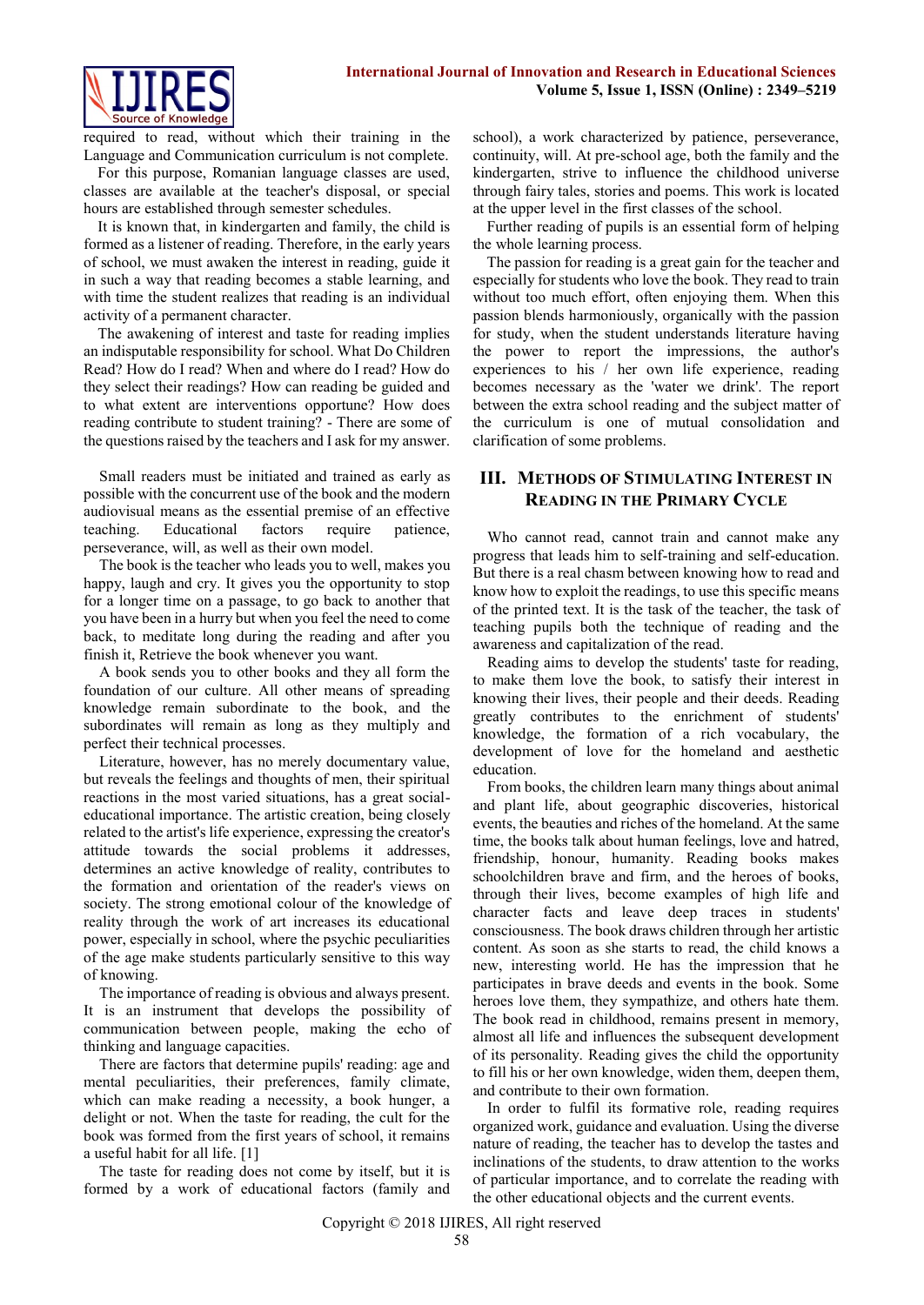

At first, the students are lecturing books at the teacher's recommendation. I have always had in mind that the texts suggested for reading are not only literary texts, but also magazines, newspapers, scientific publications. The main texts that form the taste for reading belong to the literature for children. Through the literature for children, we understand two categories of reading: creations of childreadable writers (J. London, E. de Amicis) and literary writings specifically written for children (fairy tales, legends, poems). The literature for children, whether direct or indirect, is not another literature, but it is built from works that investigate a universe specific to the younger age with its aspirations, aspirations and dreams.<sup>[3]</sup>

Familiarizing students with reading involves firstly learning the technique of reading, and then learning the tools of work with the book, the techniques of using the book as a means of self-training.

In the field of reading, the basic objective remains the consolidation of correct, fluent, conscious and expressive reading skills.

Correct reading means reading without omissions, replacements or reversals of syllables or letters, without repetitions or sounds - parasites that fill big breaks of words. The right reading is clear and can be traced and understood by those who listen.

Fluent reading is a continuously flowing reading without jerkiness, stumbling or interruption. The read speed must develop in parallel with the speed of understanding. It is necessary, on the basis of exercises, to arrive at the situation that the normal reading speed of pupils of third and fourth grades corresponds with the rhythm of their speech.

Conscious reading implies understanding the read, as demonstrated by the ability to reproduce read content on the basis of questions. Understanding the meaning of words is an important condition for achieving conscious reading. It does not give up the explanatory reading, which assures the learning of the read text.

An important goal remains the development of the vocabulary by explaining new words found in the text, using them in various linguistic structures, and highlighting the situations in which words acquire new meanings. The reading lesson methodology seeks not only to build reading skills but also to consolidate them until expressive reading. Expressive reading is based on the acquisition of reading techniques as a result of sustained exercises. Making an expressive reading implies all the other qualities of reading: correct, conscious, fluent. It is based primarily on the model offered by the teacher and other sources of influence.

In order to familiarize the students with the tools of the work with the book, one has to use a method that follows the path of the experienced reader when reading. This is the explanatory reading. It is a combination of reading (reading) with the necessary explanations together, leading to an understanding of the text message.

Being a complex exercise, reading becomes an effective tool of intellectual activity when it meets some basic conditions. A first quality of reading is fairness. Reading correctly means reading accurately, clearly, without omissions, inversions or substitutions of letters, syllables, or words.

The steps or components of the explanatory reading through which the text message is received are as follows:

- full reading of the text;
- reading on fragments and analyzing them;
- drafting the text ideas plan;
- generalizing conversation;
- text reproduction based on the plan;
- end reading.

Conscious reading, another basic quality of this skill, is conditioned, first of all, by the correctness and the normal rhythm of reading.

Expression is a corollary of all other qualities of reading. To read expressively means to express in a suggestive, plastic, beautiful and convincing way the message of the text, the thoughts, the feelings contained therein. Expression is ensured by each of the other qualities mentioned. It is done by taking into account some rules. A first requirement is the observance of pauses, which can be of several kinds: grammatical, indicated by punctuation, logical signs, to mark some words or expressions of special value, psychological, which serve to mark a certain state of mind, to transition from one state to another.

Other rules that ensure expressivity refer to the focus. The emphasis of some words is to emphasize the importance of their particular role. This is the logical focus. As with pauses, there are also psychological accents to emphasize the state of mind that comes out of the text message. At other times, psychological accents mark the figurative meaning of words and expressions, and their role is to develop emotional experiences.

Enhancing the expressiveness of reading also contributes to the rhythm, as well as the intonation that is most suited to content. A quality reading is achieved not by isolated actions but by observing all rules by engaging the students' effort in the proper practice of reading. [2]

The process of familiarizing students with the techniques of working with the book must also include the ability to use these techniques according to the genre and species to which each work read belongs. The fact that the reading texts are so varied must not lead to the conclusion that for each of them a new method must be sought, not even that each one has to correspond to a certain methodological structure. The method remains the same: explanatory reading.

The process of acquainting students with reading is accomplished in a relatively long period, if we take into account the fact that this skill does not simply refer to the simple deciphering of a text.

Achieving the act of reading requires knowledge of appropriate working techniques that allow the reader to orient in the text, to detach his multiple valences. Developing and developing students' ability to orient themselves in reading is an essential task of primary education. Acquiring the reading technique is subordinated to the task of teaching students how to use the book, generally the book, in other words, to teach them how to learn.

Reading as a subject of study by studying texts in prose and poetry in primary school textbooks is complemented by reading texts (of classical, contemporary writers and of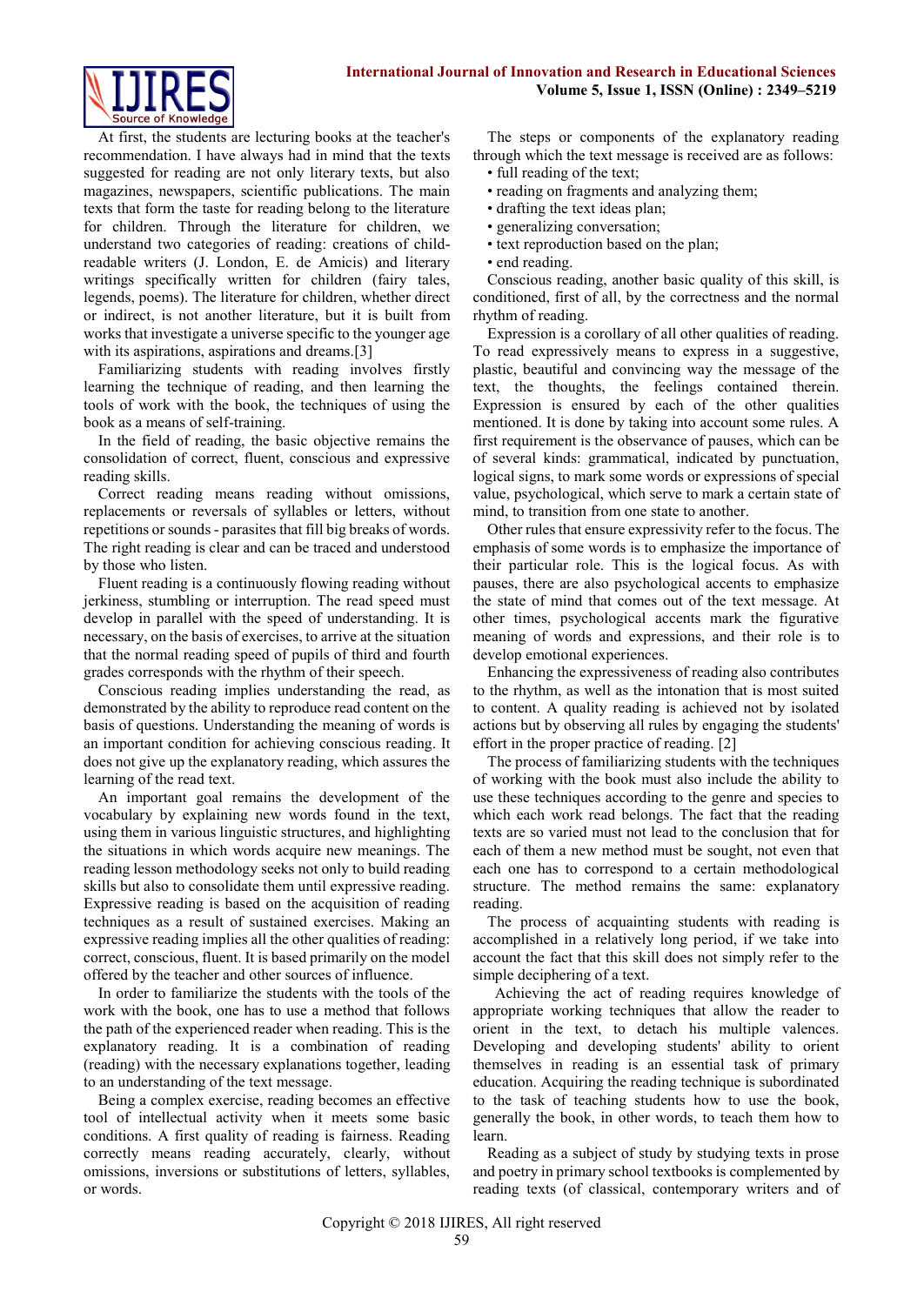

universal literature) which are in some interleaved textbooks alternately with the texts actually written or at the end thereof.

As far as the curriculum in primary education is concerned, it does not specify which texts to address. The teacher has the role of selecting, guiding and guiding reading out of class, especially since textbooks are insufficient.

Increasing interest in the acquisition or multiplication of information is achieved through a systematic guidance of pupils reading. A very important sequence in stimulating interest in reading and the formation of passionate readers is related to how it is recommended to read and read students. In order to organize and conduct guidance for pupils, we use the following teaching methods and methods:

1. The expressive reading made by the teacher, the texts chosen being short, with concentrated narrative, with dialogue and appealing action;

2. My story; when the teacher realizes it, the story is a model, that is, it will fulfil the conditions of being expressive, logical and spectacular;

3. personal readings on what is read in a notebook or in a reading sheet in which students write titles, authors, quotes, tell stories, record the names of the characters, summarize some characters, express their opinion on of facts and characters;

4. The organization of school celebrations, where literary texts, literary editions, School Theatre, literary processes and games are used;

5. Publish pupils' artistic creations in the school magazine and other student magazines;

6. The popularization of books is an essential form of stimulation of interest for the creation of a personal library, the creation of love for the book, for reading.

For a well-guided reading, the teacher and parents need to take into account several things:

- The choice of texts based on age and accessibility (size of text according to the age of the reader, corresponding number of characters, simple action to be taken, less weight given to descriptions).
- Address the appropriate literary genres and species, focusing on narrative text from the children's sphere, texts with few archaisms and regionalisms.
- Transform the child from the reading listener (as is common in the family and the kindergarten) into a conscious reader, with a steady concern, by reading some attractive fragments in the classroom, retaining the title of the volume, the author and the characters that impressed him), drafting notes in the form of notes or abstracts.
- Study the endowment of the school library with volumes or collections;

A special role in stimulating the curiosity and interest in pupils' reading was the creation of the class library, which is enriched by the books brought by the pupils. The role of the librarian has been fulfilled, in turn, by students who have achieved very good results in learning. [4]

In order to form good book readers and to cultivate the taste for reading, the teacher must collaborate with the students' parents to help them to guide the extra readings of the little ones; the family environment can stimulate pupils to read books specific to their age. The school library has the same important role. Students need to be taught how to borrow books from the school library, how to keep them while they read it, without a doubt the sheets, without undoing the beams, throwing them over their heads without making notes on the pages of the book, will be advised to use the bookmark and cover, specifying their importance. Proper reading instruction will cause the student to build a personal library. Teacher support in facilitating the purchase of desired books, work with family are crucial.

Whatever libraries we have, and as many books as stacked in their shelves, the passion of reading does not form itself.

Another activity that enhances students' interest in reading is the exhibition of new books or a periodical visit to the bookstore. In this way, children are up to date with new book titles.

I noticed that everyone wanted to buy books, they knew what to look for, and were pleased to decide what they would like to read. This activity has contributed to the development of children's desire to read, they have acquired more knowledge in a useful and pleasant way.

Another very interesting and attractive activity for students was held on the occasion of the "Book Day". To celebrate this day we have prepared a story, which everyone has read very carefully. They then told the team's content, highlighted the new words in the story, the characters, the important ideas as well as the teachings learned from reading. They then transcribed scenes from the story into drawings. We have created a portfolio of students' impressions of activity and their drawings. They were very excited and expressed their desire to carry out such activities more often.

Literary games are passionate means that invite children to read.

"Story Story" is a game whereby the content of the stories read is played by as many students as possible. The story is known to all students. Students are seated in a circle forming a "chain". He is called the first student to tell. It tells a fragment, another continues the story from where it first stopped, and so until the end of it. The child who cannot continue the story "breaks the chain" and as a punishment must read with more reading.

Another "Recognize Story" game really likes students and causes them to read the story in order to win the game. Students are divided into four groups. There is a fragment of a story and they are asked to recognize the title and the author. Win those who have recognized all the stories. So is the game "Recognize the Character", with the distinction that the fragments presented must recognize the character's name and title of the story.

Apart from independent reading, we also used collective reading. This reading is done by the teacher or several children who read better and has the role of deepening and discussing the readings. Reading out loud makes others who read more difficult or at a slower pace to listen with pleasure, so they can participate in discussions about the content of the story they read, highlight characters, explain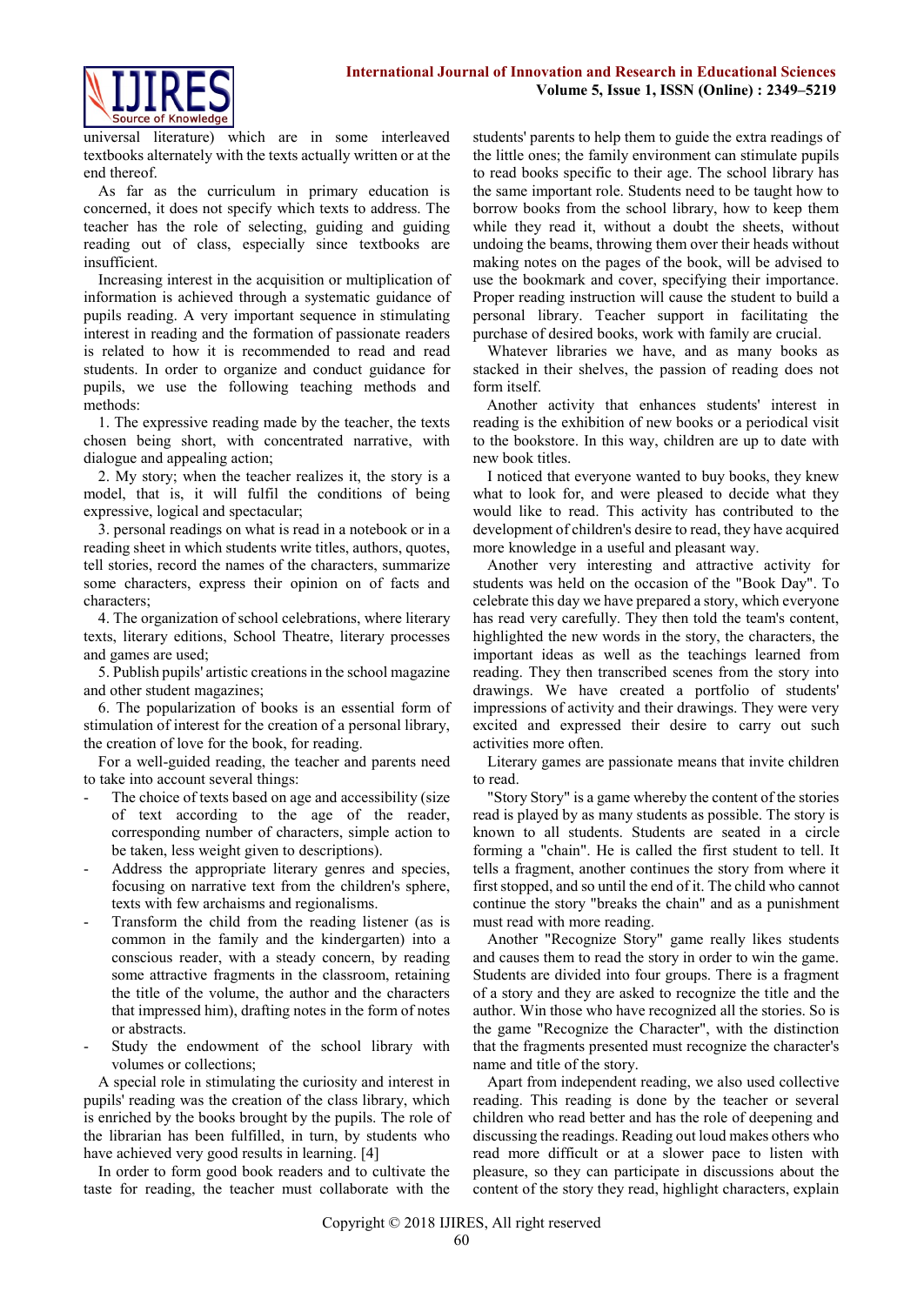

less well-known words or phrases.

In order to stimulate students' interest and curiosity for the readings they have to read, they can be read in part in the classroom, the next reading being read everywhere to see what happened in the story.

# **IV. HOW DO WE EVALUATE ADDITIONAL READING?**

Guidance on supplementary reading requires, in addition to recommendations for titles and authors, an appropriate quantitative and qualitative assessment. It offers the opportunity to examine with discernment what I read and read as I read, to make correct decisions in reading instruction. Controlling pupils' reading must be a permanent activity of the teacher to prevent convenience, easy reading, superficiality, neglect of books. In recommending texts for reading, I refer to their support for the achievement of school objectives, the ability of students to make correlations, to acquire information through their own efforts, to have as much intellectual autonomy as possible.

For the age of primary classes, narrative texts that meet the requirements of accessibility and develop themes in the sphere of knowledge of children are suitable. The closest children are the texts of action in the fantasy world, where anything can happen, with overturned situations, in which; after all, good overcomes evil, no matter what form it is. Lyrical lyrics, especially lyrics, offer expression patterns and awaken feelings, cause emotions. Students attracted by science-fiction, adventures must not be stopped but encouraged to read such texts. [8]

Traditional evaluation methods, designed to balance the oral, written and graphic samples, are currently the main and dominant elements in the development of the educational act. Starting from this educational reality, combined with the desire to offer various ways of demonstrating the knowledge, skills, abilities acquired by the students during the instructive-educational process, within the framework of the online Story World, we added for evaluation the portfolio, a complementary evaluation method with a strong formative character. The portfolio, together with the other modern evaluation strategies, seeks to emphasize that dimension of the educational action that gives the students enough and various possibilities to demonstrate what they know (as a set of knowledge), but especially what they can do (skills, skills, abilities).

By supporting the individualization of the educational act, the portfolio is a collection of products of the student's learning activity. The products included are selected by the student himself and are accompanied by personal reflections on them so as to best outline his performance in the portfolio field. "Because of the wealth of information he offers and the fact that he synthesizes student activity over a period of time, the portfolio can be part of a summative assessment, representing the student's "business card". For a portfolio to be effective, it is essential to be as follows:

- encompassing an optimal number of "samples" of student activity;
- effective organization of these;
- correct specification and assimilation by the pupil

of the purpose of the portfolio composition;

the personal reflections accompanying the products included in the portfolio and which can organize all the information contained in the portfolio.

Regarding the ways of evaluating a portfolio, one can evaluate:

- every element using the usual evaluation methods;
- the level of competence of the student by reporting his products to the intended purpose;
- progress achieved during product collection.

Weekly, at reading time, the pupils can be advised to complete the portfolio over the entire portfolio period (about eight weeks).

This evaluation tool - the portfolio - provides a clear picture of the students' progress over time, ensures transparency of the evaluation act for both students and parents.

Particular care should be taken to ensure that student reading is readily available. In this regard, we have drawn up a record table in which we have crossed the name and surname of the student (the initials) horizontally and the authors and titles of the books vertically. Each student will mean the reading read on the table, and I will check the student's sheet.

In order to properly organize the organization of and to guide students' reading, close collaboration between school and family is required. It is necessary to discuss the issue of pupils' reading and to emphasize the immense role of reading in forming the child's personality, to give guidance on what and how to read children, to help them understand what they are reading and they develop their interest in reading.

#### **V. CONCLUSION**

I can say that organizing, guiding and evaluating pupils' reading is a complex process often overturned by a multitude of factors. By combining traditional and modern methods, the teacher has to find ways to stimulate interest in reading, to illuminate in his pupils' torches that later illuminate with his own light. If we know how to awaken our pupils' interest in reading, if we guide, check and stimulate for this purpose, we will grow generations that will feel a "thirst" permanent for reading, for knowledge, for widening their cultural horizon what will positively affect on their life and activity. The learning of current, fair, conscious, expressive reading allows students to go through and assimilate the amount of knowledge provided by the curriculum having a wide influence on the entire psychic activity. Reading, from very early age, offers a lot of benefits for child psychomotor development. It gives children the ability to listen, to pay attention, to focus and to memorize; helps them understand the meaning of words, familiarizing them with sounds and tongues, building the vocabulary over time. Reading also improves their communication skills through the development of senses; stimulates their imagination and creativity; facilitates the understanding of concepts such as story, numbers, letters, colors, forms and gives them information about the world

Copyright © 2018 IJIRES, All right reserved